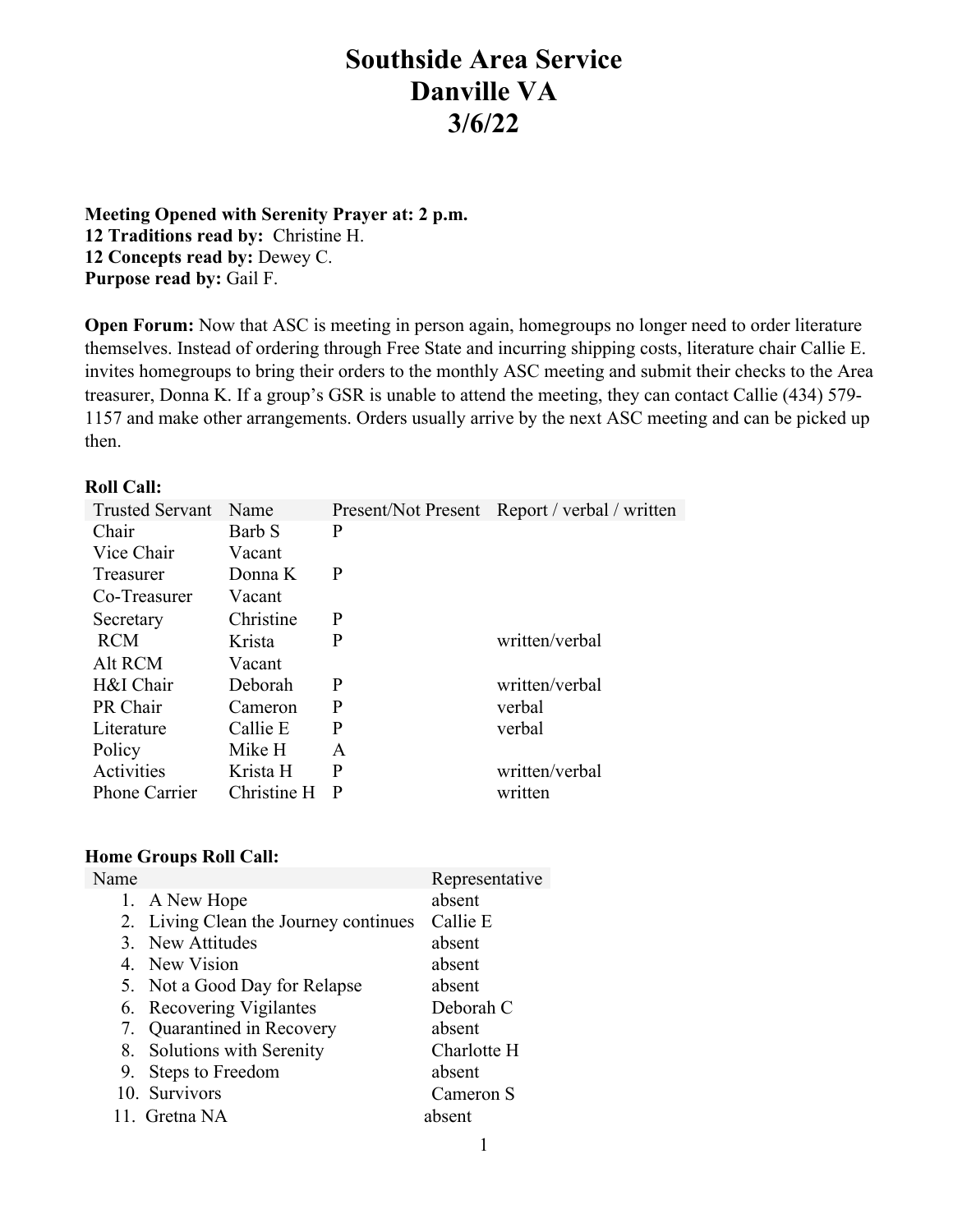12. Necessary Changes absent

**Last month's Area Minutes accepted (vote):** Accepted/ All in favor

**Treasurer's Report: Accepted (vote):** Accepted/ All in favor

**Chair report:** No report (newly elected chairperson)

**Vice Chair Report:** No report (newly elected vice chairperson)

**Treasurer's Report:** Newly elected treasurer Donna K reported that the passwords provided to access financial reports were not working, and that she would be meeting with the former treasurer to remedy the situation.

## **RCM Report:**

Region was on zoom February 19<sup>th</sup>. I was sick with strep throat and slept through region. I will get in touch with Helen, make sure I attend the next Regional on April 23<sup>rd</sup>, 2022.

In Loving Service, Krista H.

# **Alt RCM Report: Vacant**

## **H&I Report:**

Greetings,

We are in need of volunteers who are willing to serve at the Men's jail and the women's Annex. Requirements are 6 months to serve and one year to chair. Our subcommittee was held on March 6th at 1pm with 6 in attendance. We suggested bringing a friend and both sign up as well as sponsor and sponsees. I will be reaching out to our contact person at SV right before our SPRING FLING to let them know we are still interested in coming into the facility. Right now, we are in need of volunteers for our existing commitments so hopefully the Spring fling will bring some willingness.

In loving Service, Deborah C H&I CHAIR

# **Literature:**

Greetings family,

Now that the ASC is meeting in person homegroups can now make their literature orders through Area again to cut down on shipping costs.

In loving service, Callie E

# **Activities:**

We have the Fling Spring come on April 9<sup>th</sup>, at Accension Lutheran Church in Danville. The theme is "The Importance of H&I", we will have six speakers, speaking for about thirty minutes apiece. There will also be an H&I presentation by Deborah C. We will be serving hot dog plates with chips and a drink for a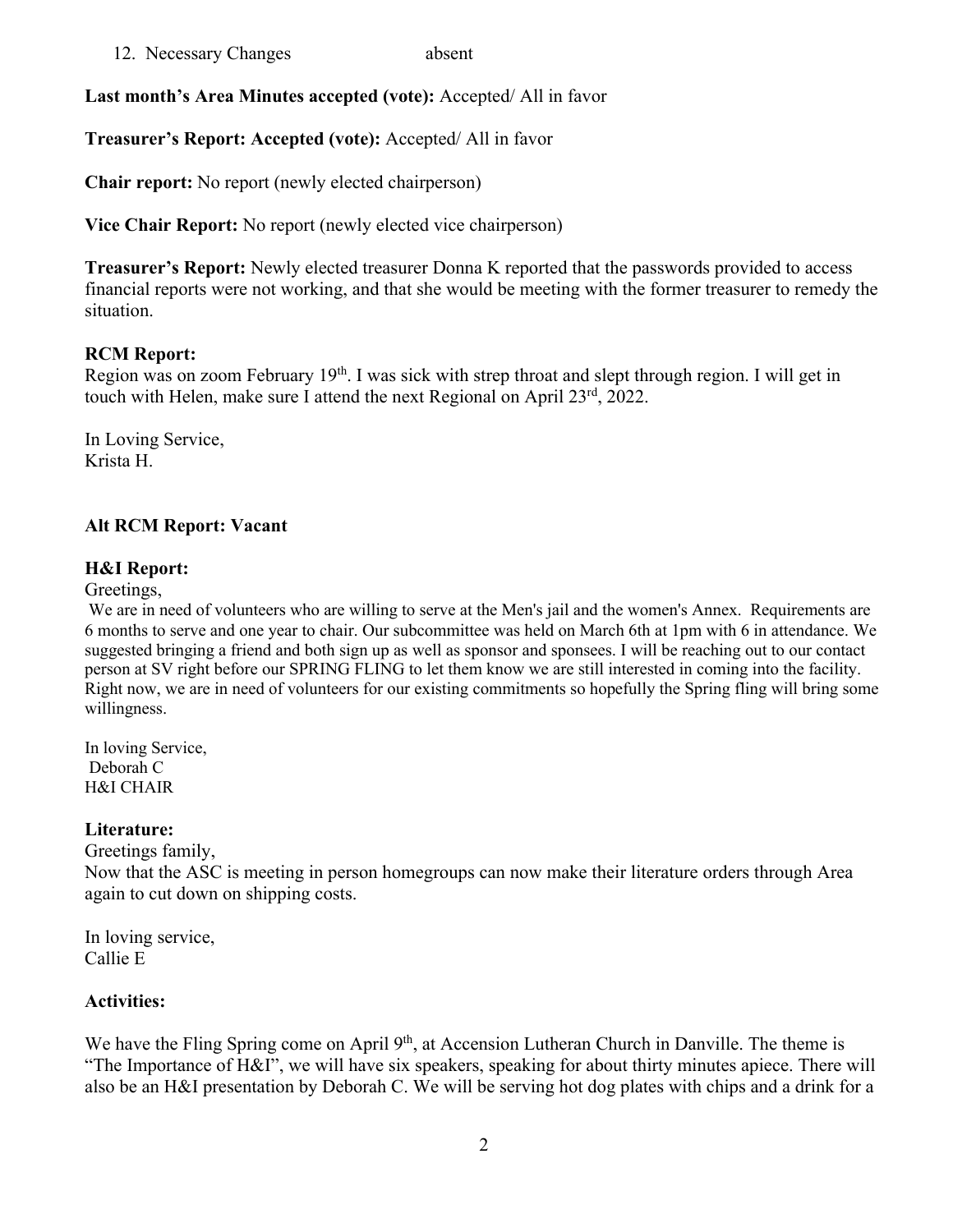\$5 donation, covered dishes are welcome (side dishes and desserts), with a 50/50 raffle. I cannot wait for this event food, fun. and fellowship hope to see everyone there.

In loving Service, Krista H.

#### **PR Report:**

Poster Day is scheduled for April 3 at 3:30 pm in Danville directly after the Area Service meeting at Trinity. There will be a sign-up sheet for those interested in learning about the Southside helpline.

**Phone Carrier Report:** No calls

**Policy Chair Report:** No report

**Website Report:** No report

#### **GSR Reports:**

|              |                             | Representative Donation Report – Written or Verbal |
|--------------|-----------------------------|----------------------------------------------------|
|              | $\boldsymbol{\mathsf{S}}$ 0 |                                                    |
| Callie E.    | $\boldsymbol{\mathsf{S}}$ 0 | written/verbal                                     |
|              | $\boldsymbol{\mathsf{S}}$ 0 |                                                    |
|              | $\boldsymbol{\$}\ 0$        |                                                    |
|              | \$0                         |                                                    |
| Deborah C    | \$25                        | written/verbal                                     |
|              | $\boldsymbol{\$}\ 0$        |                                                    |
| Charlotte H. | \$10                        | written/verbal                                     |
|              | $\boldsymbol{\$}\ 0$        |                                                    |
| Cameron S.   | $\boldsymbol{\mathsf{S}}$ 0 | verbal                                             |
|              | $\$0$                       |                                                    |
|              |                             |                                                    |

#### **Living Clean the Journey Continues:**

Donna K celebrates ten years March 8. Gail F celebrates 14 years April 19 In loving service, Callie E

#### **Recovering Vigilantes:**

Greetings, All is well. Attendance is good. Warren M will be celebrating 24 years on March 30th at 8pm and it will be a speaker meeting. We have a 25.00 donation for this month. In loving service, Deborah C

#### **Solutions With Serenity:**

Greetings Southside area,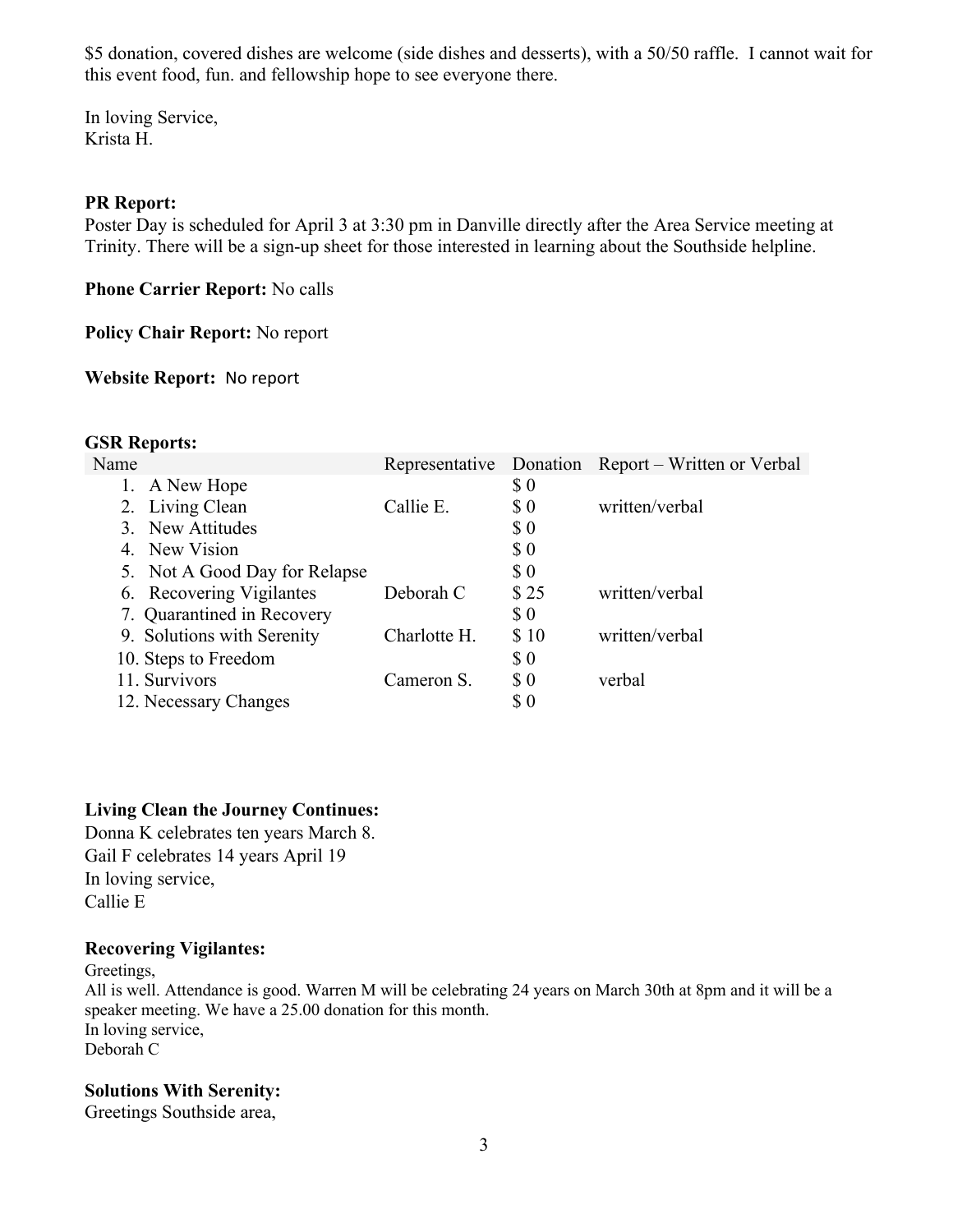Solutions With Serenity has been going through some changes and we are still going through changes. Presently, we are down to one meeting a week, our secretary has decided to step down, and we are presently discussing downsizing our prudent reserve and our donation to our meeting facility. Hopefully attendance will pick up in the coming days, weeks, and months.

Please pray for our group as we continue to carry the message of recovery to those who are suffering in our community.

In loving service, Charlotte H.

## **Old BUSINESS:**

Area reimbursed H&I Chair Deborah C \$75 used to purchase Basic Texts.

### **NEW BUSINESS:**

A Motion was made by Deborah C and seconded by Charlotte H to purchase a Central Atlantic Region Conference Agenda Report (CAR)/Conference Approval Track (CAT) on our website and ask a representative from our Region to come and set up a workshop to explain it to us, with the intent to understand the CAR report and what it entails.

#### **Election Results:**

Chair: Barb S. (Elected Feb. 2022) Vice Chair: Gail F (Elected March 2022) Secretary: Christine H. (Elected Jan 2022) RCM: Krista H. (Elected Jan 2022) Alt RCM: No nominations Treasurer: Donna G. (Elected Jan 2022) Alt Treasurer: No Nominations Policy: Mike H. (Elected Jan 2022) H&I: Deborah C. (Elected Jan 2022) PR: Cameron (nominations needed for phone carrier and webservant) Activities: Krista H. (Elected Jan 2022) Literature: Callie E. (Elected Jan. 2022)

Announce Available Positions: Trusted servants are still needed to fill the following positions: Vice Chair, Alt RCM, Alt Treasurer, webservant and phone carrier.

Home Groups please send your GSR to Area Service with any nominations for open positions.

**Meeting for next month: Danville, VA. DATE: April 3, 2022 Sub committees meet at 1pm Area Service begins at 2pm**

**Motion to close given by:** Callie E **Motion Seconded by:** Mike H **ASC closed at: 3:01 p.m.**

In Loving Service, Christine H.